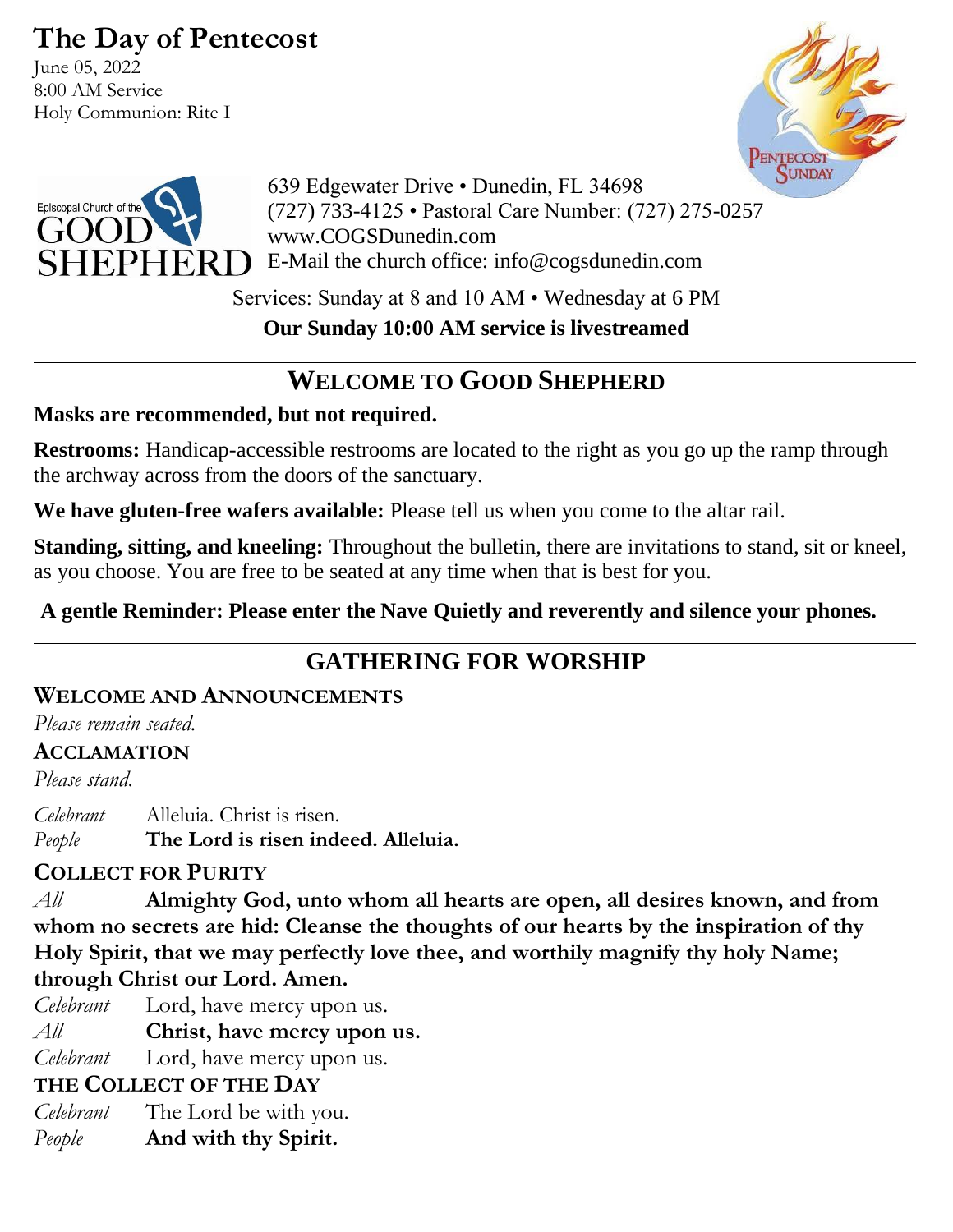- *Celebrant* Let us pray… … Almighty God, on this day you opened the way of eternal life to every race and nation by the promised gift of your Holy Spirit: Shed abroad this gift throughout the world by the preaching of the Gospel, that it may reach to the ends of the earth; through Jesus Christ our Lord, who lives and reigns with you, in the unity of the Holy Spirit, one God, for ever and ever.
- 
- *All* **Amen.**

## **THE WORD OF GOD**

*Please be seated.*

#### **THE FIRST READING** Acts 2:1-21

## *Lector The First Reading is taken from Acts chapter 2…*

When the day of Pentecost had come, the disciples were all together in one place. And suddenly from heaven there came a sound like the rush of a violent wind, and it filled the entire house where they were sitting. Divided tongues, as of fire, appeared among them, and a tongue rested on each of them. All of them were filled with the Holy Spirit and began to speak in other languages, as the Spirit gave them ability. Now there were devout Jews from every nation under heaven living in Jerusalem. And at this sound the crowd gathered and was bewildered, because each one heard them speaking in the native language of each. Amazed and astonished, they asked, "Are not all these who are speaking Galileans? And how is it that we hear, each of us, in our own native language? Parthians, Medes, Elamites, and residents of Mesopotamia, Judea and Cappadocia, Pontus and Asia, Phrygia and Pamphylia, Egypt and the parts of Libya belonging to Cyrene, and visitors from Rome, both Jews and proselytes, Cretans and Arabs-- in our own languages we hear them speaking about God's deeds of power." All were amazed and perplexed, saying to one another, "What does this mean?" But others sneered and said, "They are filled with new wine." But Peter, standing with the eleven, raised his voice and addressed them, "Men of Judea and all who live in Jerusalem, let this be known to you, and listen to what I say. Indeed, these are not drunk, as you suppose, for it is only nine o'clock in the morning. No, this is what was spoken through the prophet Joel: `In the last days it will be, God declares, that I will pour out my Spirit upon all flesh, and your sons and your daughters shall prophesy, and your young men shall see visions, and your old men shall dream dreams. Even upon my slaves, both men and women, in those days I will pour out my Spirit; and they shall prophesy. And I will show portents in the heaven above and signs on the earth below, blood, and fire, and smoky mist. The sun shall be turned to darkness and the moon to blood, before the coming of the Lord's great and glorious day. Then everyone who calls on the name of the Lord shall be saved.' "

*Lector* The Word of the Lord.

## *People* **Thanks be to God.**

## **THE PSALM 104:25-35,37**

*Lector We will read responsively Psalm 104…*

*Lector* O Lord, how manifold are your works! in wisdom you have made them all; the earth is full of your creatures.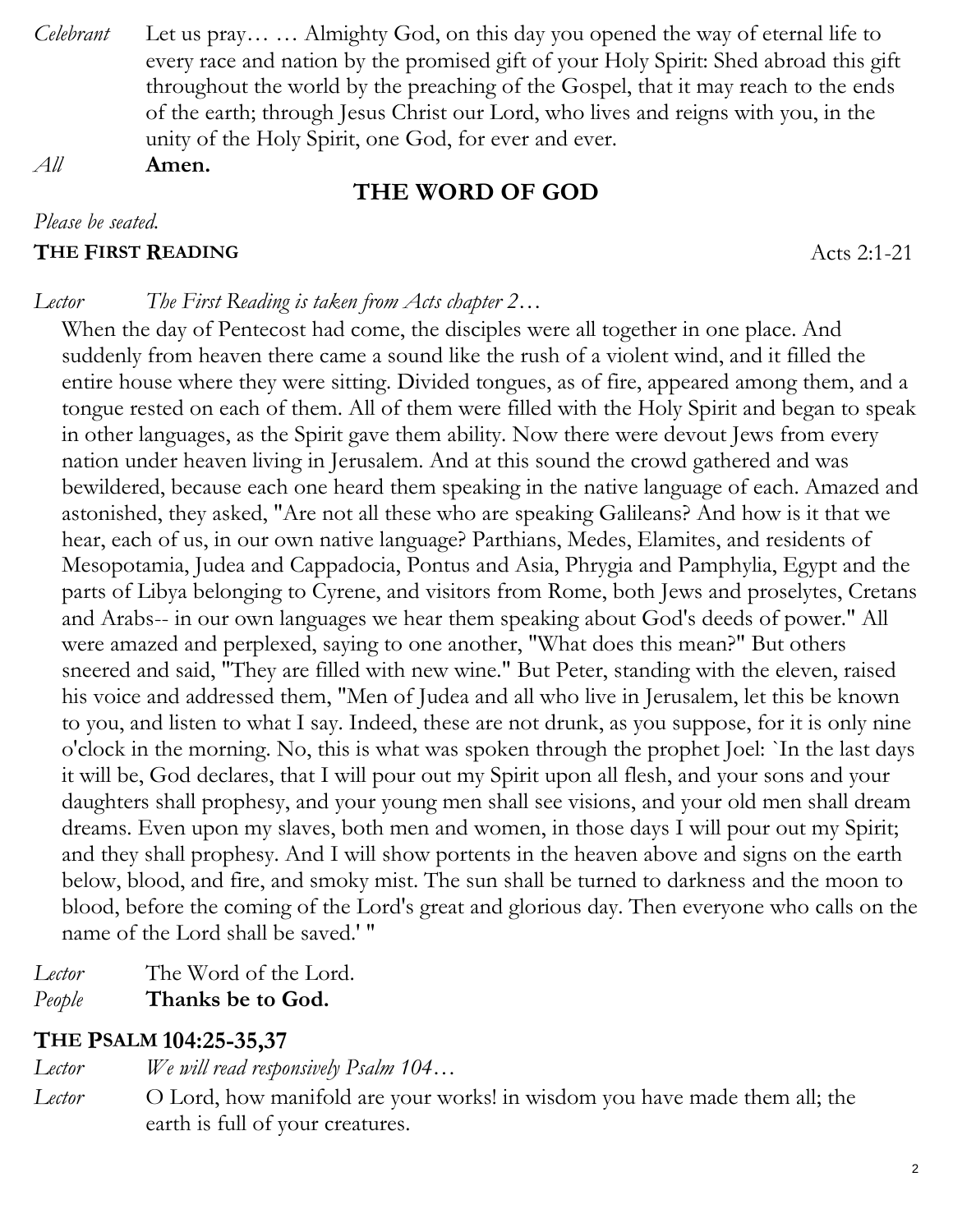| People | Yonder is the great and wide sea with its living things too many to                                               |  |
|--------|-------------------------------------------------------------------------------------------------------------------|--|
|        | number, creatures both small and great.                                                                           |  |
| Lector | There move the ships, and there is that Leviathan, which you have made for the<br>sport of it.                    |  |
| People | All of them look to you to give them their food in due season.                                                    |  |
| Lector | You give it to them; they gather it; you open your hand, and they are filled with<br>good things.                 |  |
| People | You hide your face, and they are terrified; you take away their breath,<br>and they die and return to their dust. |  |
| Lector | You send forth your Spirit, and they are created; and so you renew the face of<br>the earth.                      |  |
| People | May the glory of the Lord endure for ever; may the Lord rejoice in all his<br>works.                              |  |
| Lector | He looks at the earth and it trembles; he touches the mountains and they smoke.                                   |  |
| People | I will sing to the Lord as long as I live; I will praise my God while I have<br>my being.                         |  |
| Lector | May these words of mine please him; I will rejoice in the Lord.                                                   |  |
| People | Bless the Lord, O my soul. Hallelujah!                                                                            |  |

## **THE SECOND READING Romans** 8:14-17

*Lector The Second Reading is taken from Romans chapter 8…*

All who are led by the Spirit of God are children of God. For you did not receive a spirit of slavery to fall back into fear, but you have received a spirit of adoption. When we cry, "Abba! Father!" it is that very Spirit bearing witness with our spirit that we are children of God, and if children, then heirs, heirs of God and joint heirs with Christ-- if, in fact, we suffer with him so that we may also be glorified with him.

*Lector* The Word of the Lord.

*People* **Thanks be to God.**

## **THE GOSPEL** John 14:8-17

*Please stand.*

*Deacon* The Holy Gospel of our Lord Jesus Christ according to John.

*People* **Glory be to thee, O Lord.** 

*Deacon will read aloud the Gospel.*

*Deacon* The Gospel of the Lord.

*People* **Praise be to thee, O Christ.**

**SERMON** The Rev. Kathleen Walter

*Please be seated.*

3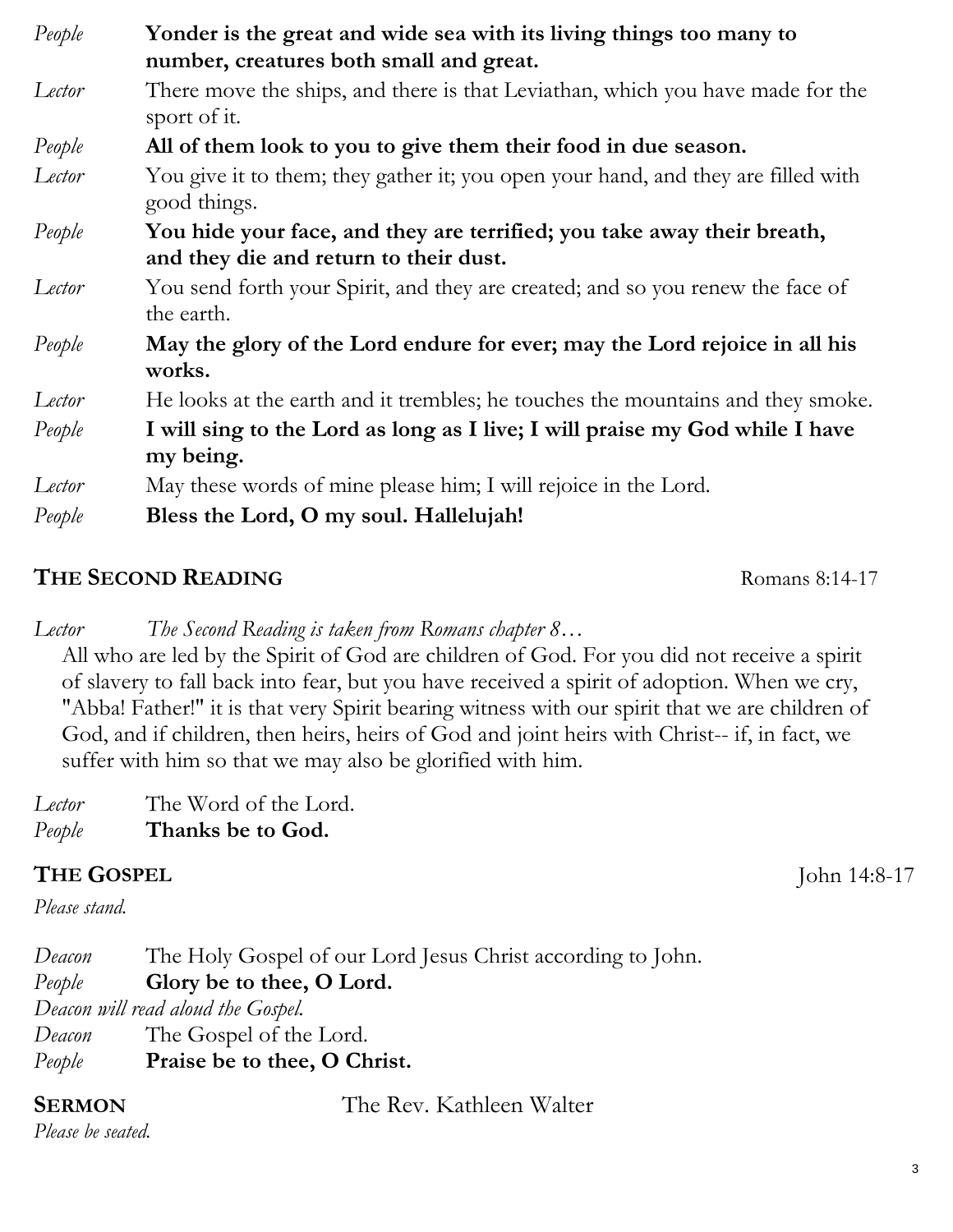#### **THE RENEWAL OF BAPTISMAL VOWS**

| Celebrant                                                                     | Do you reaffirm your renunciation of evil and renew your commitment to<br>Jesus Christ?                                                                                                                                                                                                                                                                                                                       |  |  |
|-------------------------------------------------------------------------------|---------------------------------------------------------------------------------------------------------------------------------------------------------------------------------------------------------------------------------------------------------------------------------------------------------------------------------------------------------------------------------------------------------------|--|--|
| People                                                                        | I do.                                                                                                                                                                                                                                                                                                                                                                                                         |  |  |
| Celebrant                                                                     | Do you believe in God the Father?                                                                                                                                                                                                                                                                                                                                                                             |  |  |
| I believe in God, the Father almighty, creator of heaven and earth.<br>People |                                                                                                                                                                                                                                                                                                                                                                                                               |  |  |
| Celebrant                                                                     | Do you believe in Jesus Christ, the Son of God?                                                                                                                                                                                                                                                                                                                                                               |  |  |
| People                                                                        | I believe in Jesus Christ, his only Son, our Lord. He was conceived by the<br>power of the Holy Spirit and born of the Virgin Mary. He suffered under<br>Pontius Pilate, was crucified, died, and was buried. He descended to the<br>dead. On the third day he rose again. He ascended into heaven, and is seated<br>at the right hand of the Father. He will come again to judge the living and<br>the dead. |  |  |
| Celebrant                                                                     | Do you believe in God the Holy Spirit?                                                                                                                                                                                                                                                                                                                                                                        |  |  |
| People                                                                        | I believe in the Holy Spirit, the holy catholic Church, the communion of<br>saints, the forgiveness of sins, the resurrection of the body, and the life<br>everlasting.                                                                                                                                                                                                                                       |  |  |
| Celebrant                                                                     | Will you continue in the apostles' teaching and fellowship, in the breaking of bread,<br>and in the prayers?                                                                                                                                                                                                                                                                                                  |  |  |
| People                                                                        | I will, with God's help.                                                                                                                                                                                                                                                                                                                                                                                      |  |  |
| Celebrant                                                                     | Will you persevere in resisting evil, and, whenever you fall into sin, repent and return<br>to the Lord?                                                                                                                                                                                                                                                                                                      |  |  |
| People                                                                        | I will, with God's help.                                                                                                                                                                                                                                                                                                                                                                                      |  |  |
| Celebrant<br>People                                                           | Will you proclaim by word and example the Good News of God in Christ?<br>I will, with God's help.                                                                                                                                                                                                                                                                                                             |  |  |
| Celebrant                                                                     | Will you seek and serve Christ in all persons, loving your neighbor as yourself?                                                                                                                                                                                                                                                                                                                              |  |  |
| People                                                                        | I will, with God's help.                                                                                                                                                                                                                                                                                                                                                                                      |  |  |
| Celebrant                                                                     | Will you strive for justice and peace among all people, and respect the dignity of<br>every human being?                                                                                                                                                                                                                                                                                                      |  |  |
| People                                                                        | I will, with God's help.                                                                                                                                                                                                                                                                                                                                                                                      |  |  |
| Celebrant                                                                     | May Almighty God, the Father of our Lord Jesus Christ, who has given us a new<br>birth by water and the Holy Spirit, and bestowed upon us the forgiveness of sins,                                                                                                                                                                                                                                            |  |  |

keep us in eternal life by his grace, in Christ Jesus our Lord.

## *All* **Amen.**

## **PRAYERS OF THE PEOPLE**

*Please sit, stand, or kneel, as you prefer.*

*Deacon* Let us pray for the whole state of Christ's Church and the world.

*Lector* Almighty and everliving God, who in thy holy Word hast taught us to make prayers, and supplications, and to give thanks for all humanity receive these our prayers which we offer unto thy divine Majesty, beseeching thee to inspire continually the Universal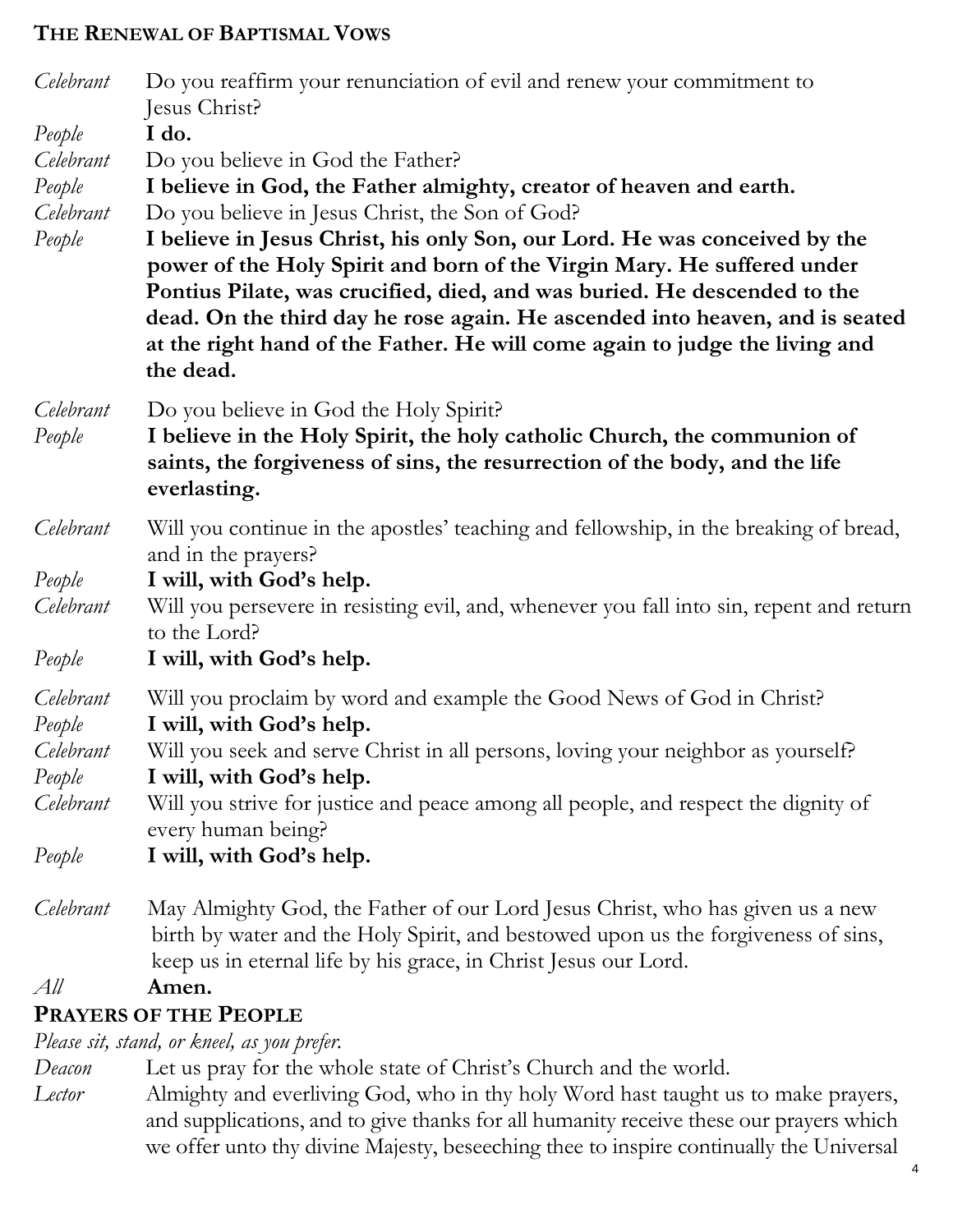Church with the spirit of truth, unity, and concord; and grant that all those who do confess thy holy Name may agree in the truth of thy holy Word, and live in unity and godly love. God of Light and Life,

## *People* **We pray to you.**

*Lector* Give grace, O heavenly Father, to all bishops, especially to Michael, our Presiding Bishop; Dabney, our Bishop; Barry and Michael, our Assisting Bishops; Whitney, our Rector; Cindy, our Deacon; to our companion diocese of the Dominican Republic; to these Episcopal Churches in our Diocese; St. Luke's, Fort Myers; St. Margaret of Scotland, Sarasota; St. Mark's, Marco Island; St. Mark's, Tampa; St. Mark's, Venice; St. Martin's, Hudson; and to all priests, deacons, and the laity in their ministry; that they may, both by their life and doctrine, set forth thy true and lively Word, and rightly and duly administer thy holy Sacraments. God of Light and Life,

## *People* **We pray to you.**

*Lector* And to all thy people give thy heavenly grace, and especially to this congregation here present; that, with meek heart and due reverence, they may hear and receive thy holy Word, truly serving thee in holiness and righteousness all the days of their life. God of Light and Life,

## *People* **We pray to you.**

*Lector* We beseech thee also so to rule the hearts of those who bear the authority of government in this and every land, especially our elected leaders, that they may be led to wise decisions and right actions for the welfare and peace of the world. We pray that all God's children, especially those in the Middle East, might live in the hope of the world peace for which we are created. God of Light and Life,

## *People* **We pray to you.**

*Lector* And we most humbly beseech thee, of thy goodness, O Lord, to comfort and succor [*Add handwritten names from notebook*] and all those who, in this transitory life, are in trouble, sorrow, need, sickness, or any other adversity, especially those listed in the weekly news who have asked for our prayers. I now invite you to pray for others by name, aloud or in your hearts. [*Leave time…*] God of Light and Life,

## *People* **We pray to you.**

*Lector* Open, O Lord, the eyes of all people to behold thy gracious hand in all thy works, that, rejoicing in thy whole creation, they may honor thee with their substance, and be faithful stewards of thy bounty. We give thanks for the flowers given to the Glory of God, and for all the blessings of this life, especially the birthdays this coming week of for Lela Highsmith, Miriam Benitez-Nixon, Edward Steponaitis, and Lisa Baker, and for the anniversaries of Len & Susan Glowa, Tony & Priscilla Bowman, and Stephen & Caroline Maisel, God of Light and Life,

## *People* **We pray to you.**

*Lector* And we also bless thy holy Name for all thy servants departed this life in thy faith and fear, [*especially… add names from notebook*]. Please add names of those on your heart, silently or aloud. [*Leave time…*] We beseech thee to grant them continual growth in thy love and service; and to grant us grace so to follow the good examples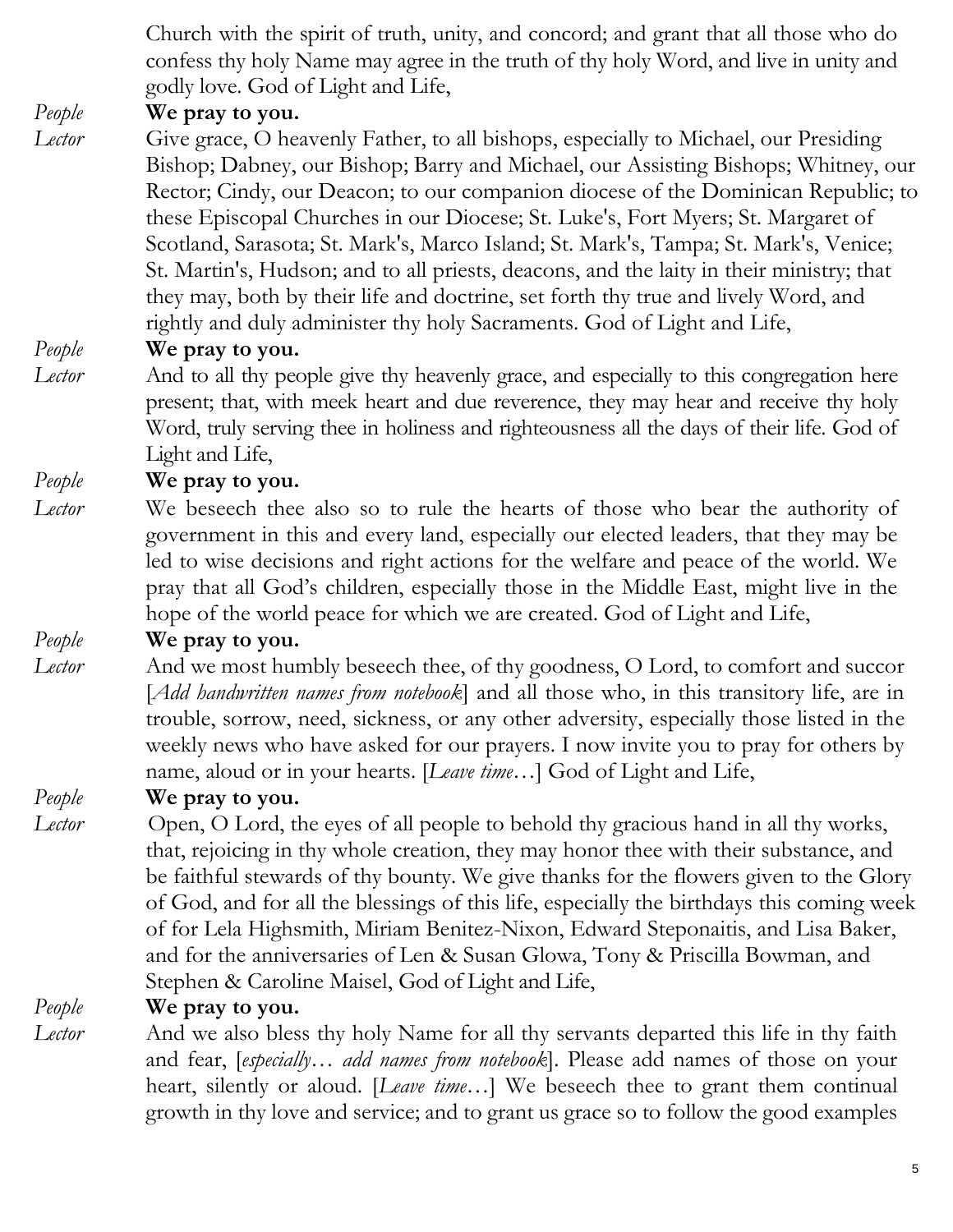of all thy saints, that with them we may be partakers of thy heavenly kingdom. God of Light and Life,

*People* **We pray to you.**

*Lector* Grant these our prayers, O Father, for Jesus Christ's sake, our only Mediator and Advocate.

*The Celebrant adds a concluding collect.* 

*People* **AMEN.**

**THE GREETING OF PEACE** *Please stand.*

- *Celebrant* The peace of the Lord be always with you.
- *People* **And with thy spirit.**

# **THE HOLY COMMUNION**

## **OFFERTORY SENTENCE**

*Please be seated.*

## **PRESENTATION OF THE OFFERING**

*Deacon* As we receive these gifts, we acknowledge

*People* **All things come from thee, O Lord and of thine own have we given thee.**

## **THE GREAT THANKSGIVING:** Eucharistic Prayer II

- *Celebrant* The Lord be with you.
- *People* **And with thy spirit.**
- *Celebrant* Lift up your hearts.
- *People* **We lift them up unto the Lord.**

*Celebrant* Let us give thanks unto our Lord God.

*People* **It is meet and right so to do.**

*Celebrant* (*Here a proper preface is read.)*

Therefore, with Angels and Archangels, and with all the company of heaven, we laud and magnify thy glorious Name; evermore praising thee, and saying,

*People* **Holy, holy, holy, Lord God of Hosts: Heaven and earth are full of thy glory. Glory be to thee, O Lord Most High.** 

**Blessed is he that cometh in the name of the Lord. Hosanna in the highest.**

*Please kneel or stand, as you choose.*

*Celebrant* All glory be to thee, O Lord our God, for that thou didst create heaven and earth, and didst make us in thine own image; and, of thy tender mercy, didst give thine only Son Jesus Christ to take our nature upon him, and to suffer death upon the cross for our redemption. He made there a full and perfect sacrifice for the whole world; and did institute, and in his holy Gospel command us to continue, a perpetual memory of that his precious death and sacrifice, until his coming again.

For in the night in which he was betrayed, he took bread; and when he had given thanks to thee, he broke it, and gave it to his disciples, saying, "Take, eat, this is my Body, which is given for you. Do this in remembrance of me." Likewise, after supper, he took the cup; and when he had given thanks, he gave it to them, saying, "Drink this, all of you; for this is my Blood of the New Covenant, which is shed for you, and for many, for the remission of sins. Do this, as oft as ye shall drink it, in remembrance of me." Wherefore, O Lord and heavenly Father, we thy people do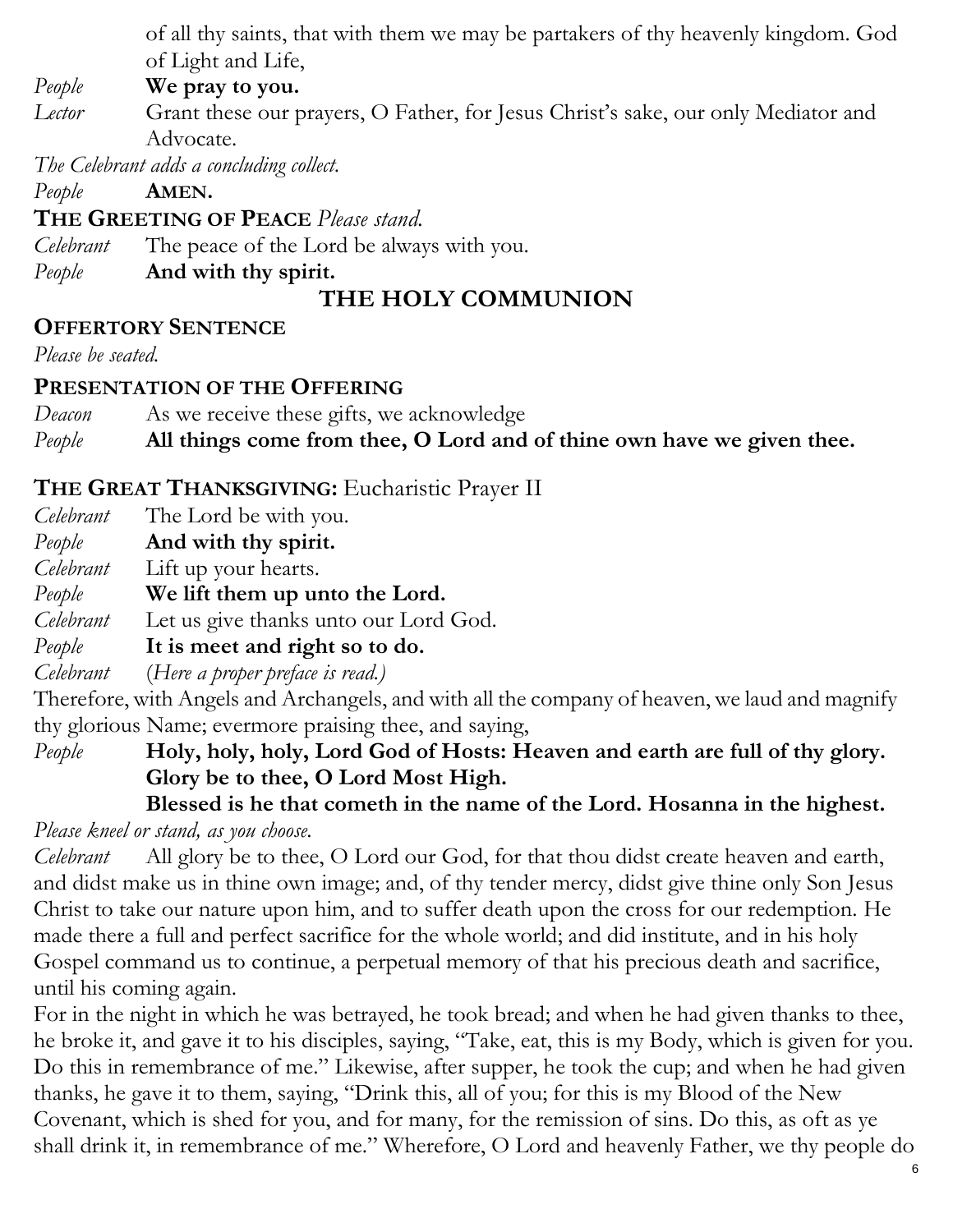celebrate and make, with these thy holy gifts which we now offer unto thee, the memorial thy Son hath commanded us to make; having in remembrance his blessed passion and precious death, his mighty resurrection and glorious ascension; and looking for his coming again with power and great glory. And we most humbly beseech thee, O merciful Father, to hear us, and, with thy Word and Holy Spirit, to bless and sanctify these gifts of bread and wine, that they may be unto us the Body and Blood of thy dearly-beloved Son Jesus Christ.

*Celebrant and People* **And we earnestly desire thy fatherly goodness to accept this our sacrifice of praise and thanksgiving, whereby we offer and present unto thee, O Lord, our selves, our souls and bodies. Grant, we beseech thee, that all who partake of this Holy Communion may worthily receive the most precious Body and Blood of thy Son Jesus Christ, and be filled with thy grace and heavenly benediction; and also that we and all thy whole Church may be made one body with him, that he may dwell in us, and we in him; through the same Jesus Christ our Lord;** 

*Celebrant* By whom, and with whom, and in whom, in the unity of the Holy Ghost all honor and glory be unto thee, O Father Almighty, world without end. *People* **AMEN.**

## **THE LORD'S PRAYER**

*Celebrant* And now, as our Savior Christ hath taught us, we are bold to say,

*People* **Our Father, who art in heaven, hallowed be thy Name, thy kingdom come, thy will be done, on earth as it is in heaven. Give us this day our daily bread. And forgive us our trespasses, as we forgive those who trespass against us. And lead us not into temptation, but deliver us from evil. For thine is the kingdom, and the power, and the glory, for ever and ever. AMEN.**

#### **BREAKING OF THE BREAD**

*Celebrant* Alleluia. Christ our Passover is sacrificed for us; *People* **Therefore let us keep the feast. Alleluia.** *Celebrant* The Gifts of God for the People of God.

**COMMUNION** Like the Murmur of the Dove's Song arr. John Carter

## **PRAYER AFTER COMMUNION**

*Celebrant* Let us pray.

*People* **Almighty and everliving God, we most heartily thank thee for that thou dost feed us, in these holy mysteries, with the spiritual food of the most precious Body and Blood of thy Son our Savior Jesus Christ; and dost assure us thereby of thy favor and goodness towards us; and that we are very members incorporate in the mystical body of thy Son, the blessed company of all faithful people; and are also heirs, through hope, of thy everlasting kingdom. And we humbly beseech thee, O heavenly Father, so to assist us with thy grace, that we may continue in that holy fellowship, and do all such good works as thou hast prepared for us to walk in; through Jesus Christ our Lord, to whom, with thee and the Holy Ghost, be all honor and glory, world without end. Amen.**